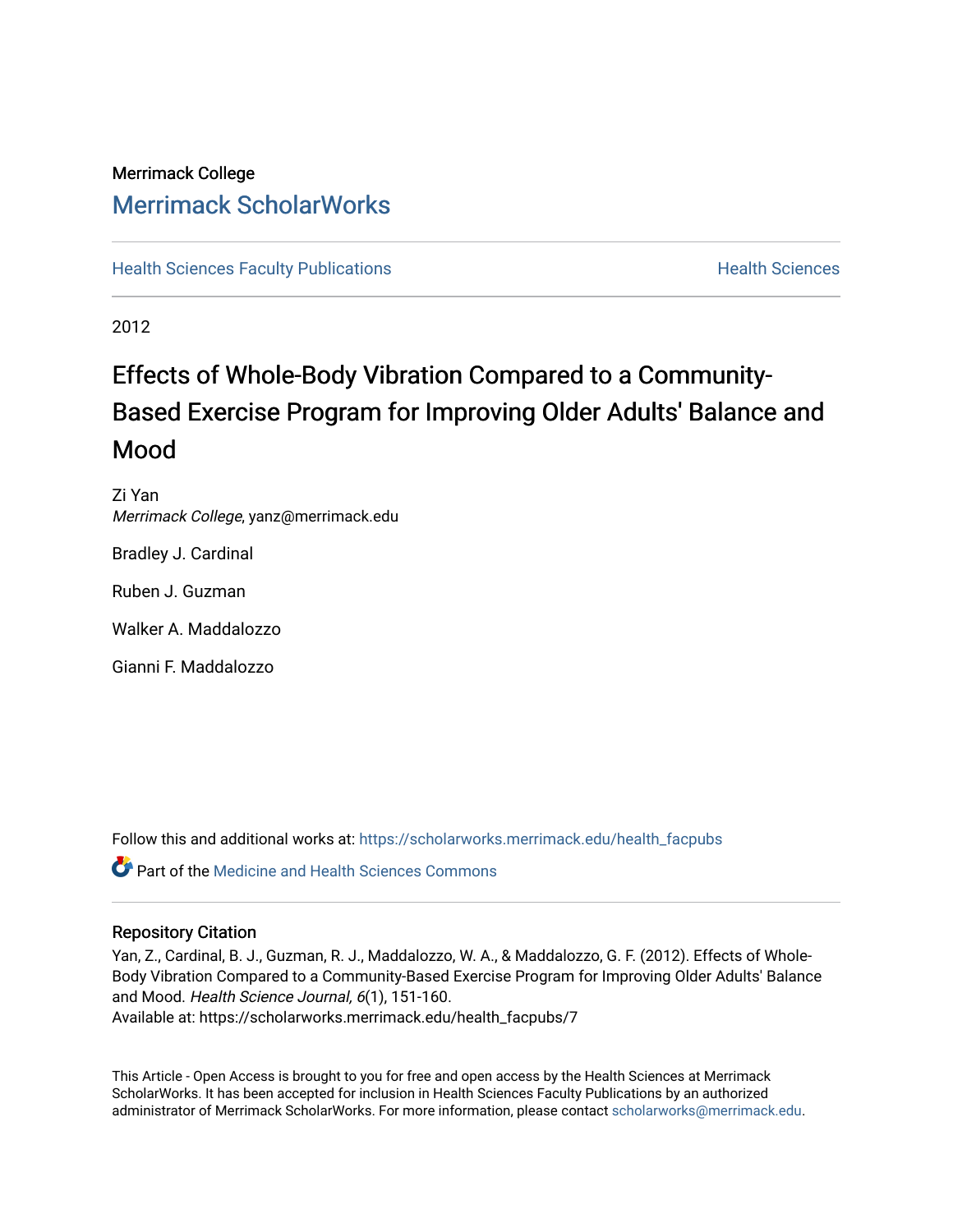### \_CASE REPORT\_

#### Effects of Whole-Body Vibration Compared to a Community-Based Exercise Program for Improving Older Adults' Balance and Mood

Zi Yan <sup>1</sup>, Bradley J Cardinal.<sup>2</sup>, Ruben J Guzman.<sup>3</sup>, Walker A. Maddalozzo <sup>4</sup>, Gianni F.Maddalozzo <sup>5</sup>

- *1.* M.Ed., M.P.H., Doctoral degree candidate and Graduate Teaching Assistant, Exercise and Sport Science Program, School of Biological and Population Health Sciences, Oregon State University, OR, 97331 USA
- *2.* Ph.D., Professor, Exercise and Sport Science Program, School of Biological and Population Health Sciences, Oregon State University, OR, 97331 USA
- *3.* B.S., Masters degree candidate and Graduate Teaching Assistant, Exercise and Sport Science Program, School of Biological and Population Health Sciences, Oregon State University, OR, 97331 USA
- *4.* Undergraduate student, Department of Civil Engineering, Oregon State University, OR, 97331 USA
- *5.* Ph.D., Senior Instructor, Exercise and Sport Science Program, School of Biological and Population Health Sciences, Oregon State University, OR, 97331 USA

#### ABSTRACT

Background: Whole-body vibration (WBV) may be an effective means of improving body composition and physical functioning in older adults, and the benefits may be comparable to traditional exercise modalities. The aim of this study was to test the effects of WBV on older adults' balance and mood state.

Materials and Methods: Thirty-one participants (5 male, M age = 89.8  $\pm$ 8.8, and 26 female, M age = 74.5±8.1) were randomly assigned to WBV or a community-based exercise program (CBEP). The intervention lasted 6 months, with participants doing WBV 10-15 min, 5 d/wk or CBEP 50 min, 2 d/wk. The Sensory Organization Test (SOT) was used to assess overall balance. SOT data were collected using the NeuroCom (Clackamas, OR), which assesses three sensory systems associated with postural control: somatosensory, visual, and vestibular. Total mood disturbance (TMD) was assessed over the previous 6 months using the Profile of Mood States (POMS). Data were collected pre- post-intervention.

**Results:** Controlling for age and gender, a 2 (group)  $\times$  2 (time) repeated measures MANCOVA revealed no group, time, or group  $\times$  time interaction effects (all  $p$ >.05); however, the proportion of variance accounted for by the group  $\times$  time interaction was 14%, which is moderate. Delta values for the WBV and CBEP for SOT were +2.00 and +5.31, respectively; and for TMD +5.66 and -0.19, respectively.

Conclusion: No between or within group differences suggest that 6-months of WBV or CBEP produce similar results among older adults. The restrictive sample size and relatively low statistical power limit the finding's generalizability.

Keywords: Health, physical activity, psychology, well-being.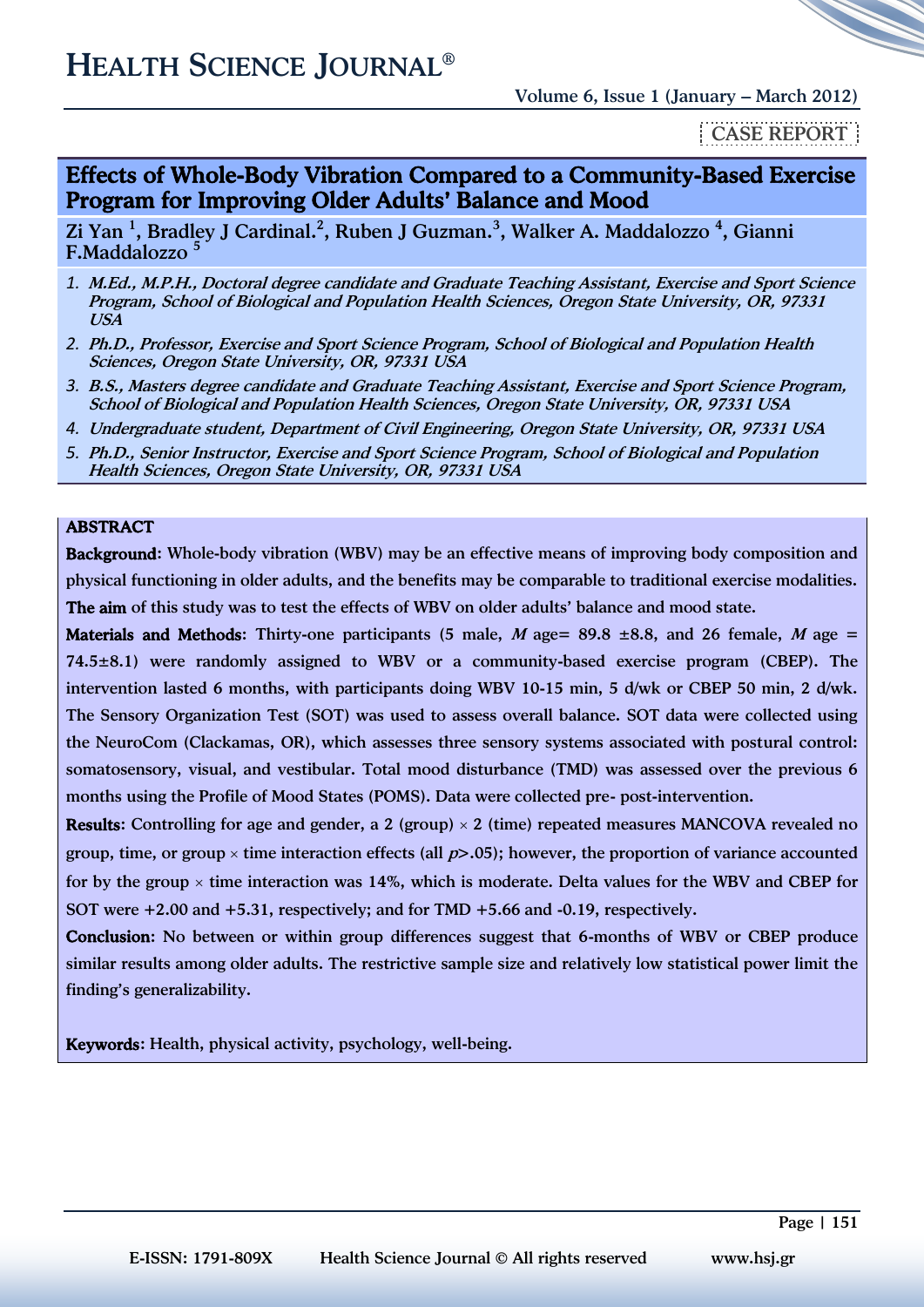#### CORRESPONDING AUTHOR

Zi Yan, M.Ed., Exercise and Sport Science Program, School of Biological & Population Health Sciences, Langton Hall, Oregon State University, Corvallis, OR 97331, USA, E-mail: yanzi@onid.orst.edu

#### INTRODUCTION

mong adults 65 years of age and A mong adults 65 years of age and<br> **A** older, falls are the leading cause of accidental death and nonfatal injury<sup>1</sup>. Approximately one-third of communitydwelling adults over 65 fall each year, with approximately 50% experiencing multiple falls. For those over 80, the fall rate increases to approximately 40–50%<sup>2</sup>. However, falls are not an inevitable part of aging, and exercise plays a role in preventing falls<sup>3,4</sup>. For example, in randomized clinical trials, significant and meaningful reductions in fall rates have been reported following exercise interventions<sup>5</sup>.

Exercise programs aimed at improving muscle strength and/or power are the most common interventions aimed at decreasing falls and fall risk<sup>6</sup>. However, the causal relationship between muscle function and balance is weak<sup>6</sup>. Moreover, there are important limitations to designing and implementing such programs among older adults (e.g.,

noncompliance with training, inability to perform certain exercises, increased risk of injury). Recently the benefits of whole-body vibration (WBV) for improving functional performance among older adults have been documented<sup>7,8</sup> and this may serve as a more tolerable and potentially beneficial alternative to resistance training programs. Furthermore, when WBV is supplemented with resistance training exercises (e.g., Thera-bands, Akron, OH), the benefits of WBV may be especially pronounced<sup>9</sup>.

WBV activates muscles via the reflexes $^{10}$ . While the efficacy of WBV remains unclear due to a variety of methodological limitations, some studies do demonstrate its benefits for improving balance, body composition, bone density, functional mobility, and muscle performance<sup>9,11,12</sup>. However, whether WBV has any positive psychological benefits remains to be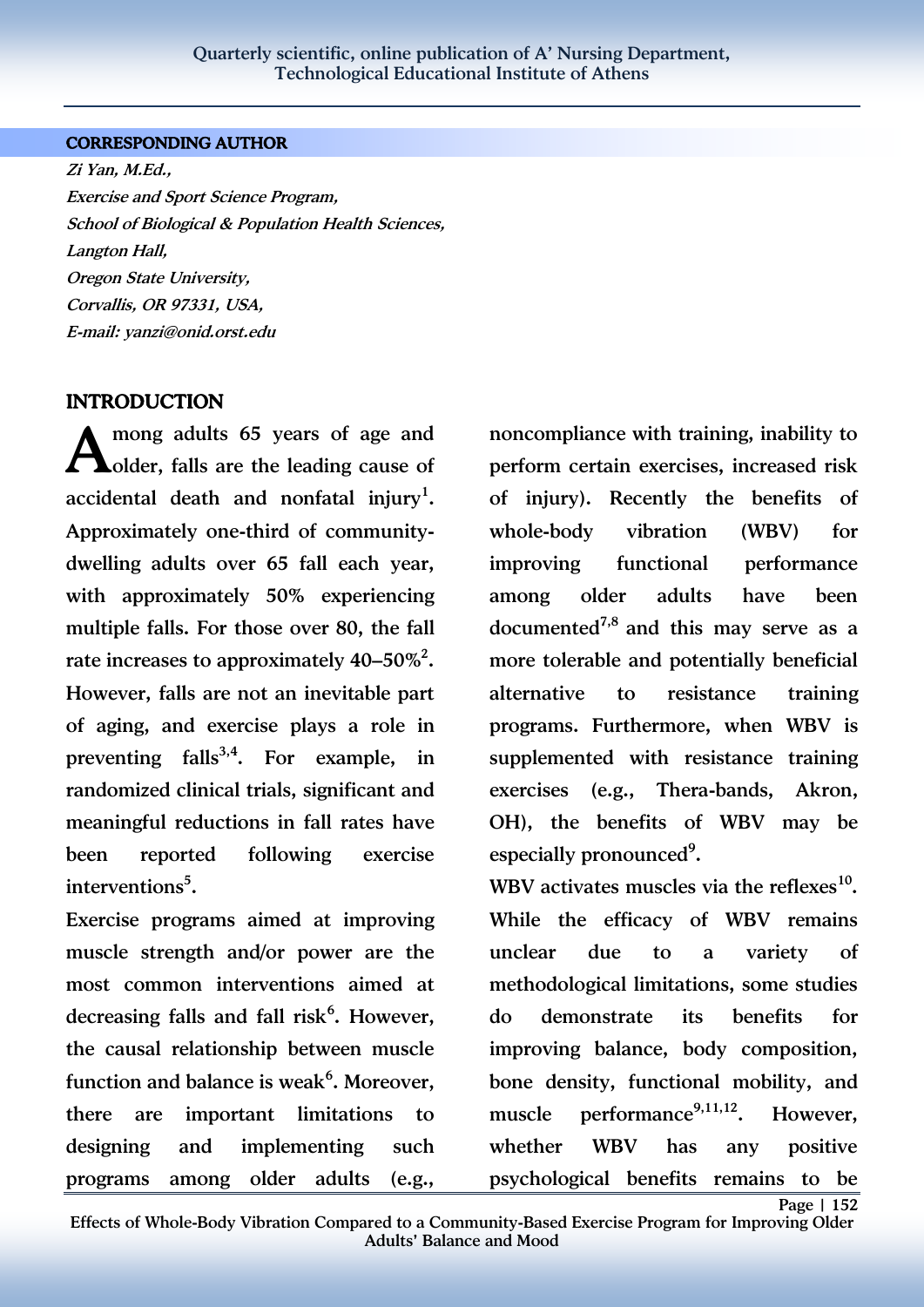# HEALTH SCIENCE JOURNAL®

seen, with a recent case-study suggesting that it was a useful therapeutic modality for reducing a 70 year old male's subjective expression foot pain associated with diabetic peripheral neuropathy<sup>8</sup>. To the contrary, it did not attenuate mental stress, life satisfaction, or sleep disturbances among 40-49 year olds undergoing a low-back pain reduction program<sup>13</sup>.

The aim of this study was to compare the effects of 6-months of WBV training to an existing community-based group exercise program (CBEP) on older adults' balance and mood. It was hypothesized that 6-months of WBV training would positively influence older adults' balance and mood, and that there would be different effects on older adults' balance and mood between those undergoing WBV and CBEP.

#### Methodology

Design and participants. This was a randomized, community-based, clinical trial conducted over 6-months. Thirtyone people volunteered to participate (5 male, *M* age=  $89.8 \pm 8.8$ , and 26 female, M age =  $74.5 \pm 8.1$  and they were randomly assigned to WBV  $(n=15)$  or CBEP  $(n=16)$ . The WBV group received 15 minutes of vibration, 5 days/week for 6 months on a TurboSonic® Deluxe WBV platform (Irvine, CA) while

Volume 6, Issue 1 (January – March 2012) performing supervised lower-limb Theraband exercises. Participants in the exercise class met 2 days/week for 50 minutes per session for 6 months. An American College of Sports Medicine certified instructor taught the CBEP. The intent of the CBEP was to improve the participants' flexibility, strength, balance, and overall fitness levels. No specialized equipment was used in the CBEP.

Measures and Procedures. Balance testing was conducted on the Neurocom-7 Smart Balance Master (Clackamas, OR) using the Sensory Organization Test (SOT) protocol. Visual, somatosensory, and vestibular stimuli were manipulated in the six conditions of the test, each of which had three 20-second trials. In condition one, the control condition, all sensory information was available for use. In condition two, the participant's eyes were closed. In condition three the participant watched the visual scene, which moved in conjunction with the participant's postural sway, providing visual/vestibular conflict and making visual information unreliable. In conditions four, five, and six, the visual manipulations of conditions one, two, and three, respectively, were repeated, but the force plate pitched in conjunction with the participant's postural sway. The participant's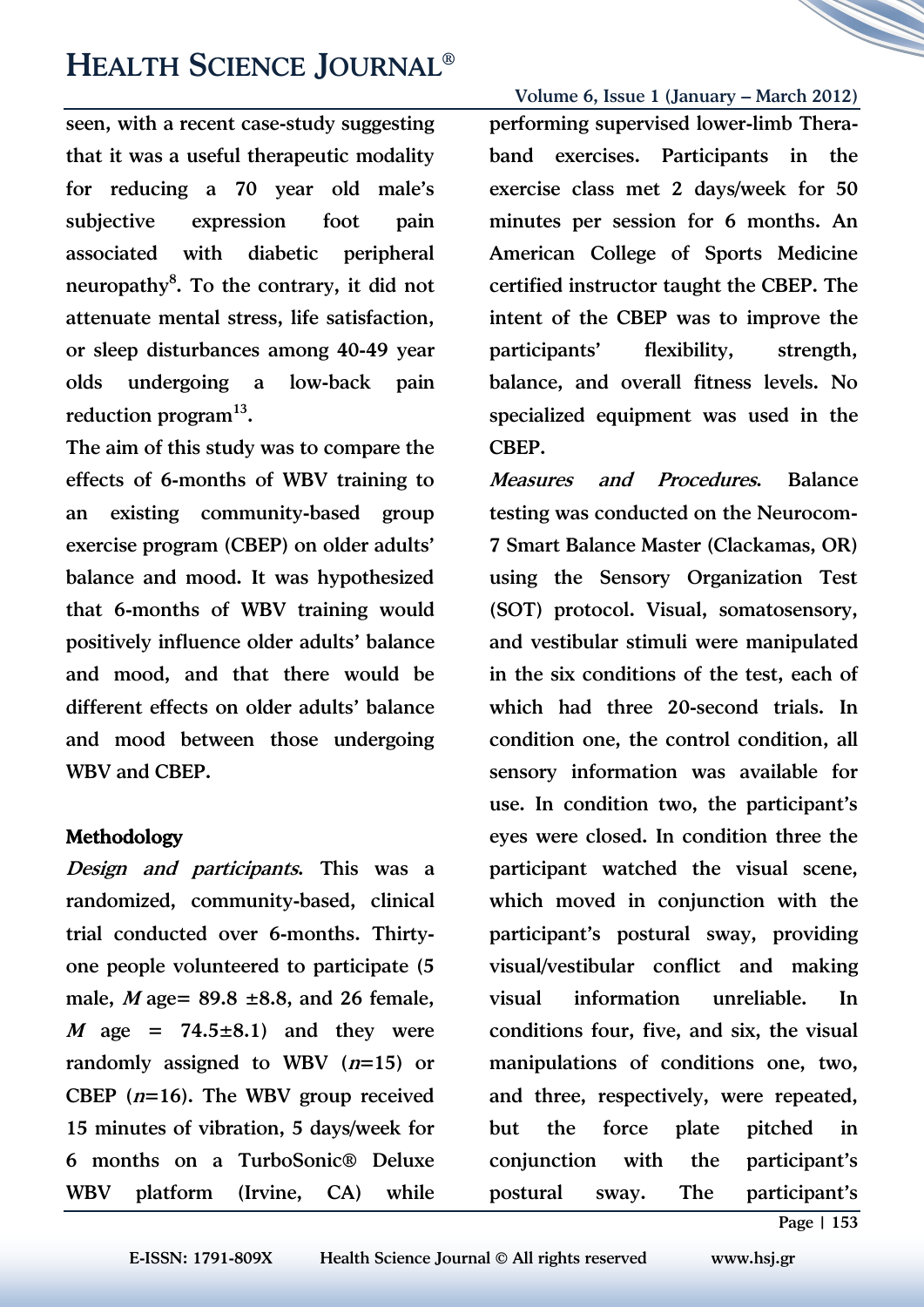equilibrium score, which is the average of the scores from the three sensory systems together, reflects their overall balance.

The Profile of Mood States (POMS) was used to assess total mood disturbance (TMD). The POMS is a widely used measure of mood state and mood change<sup>14</sup>. It assesses six mood states: tension-anxiety, depression-dejection, anger-hostility, vigor-activity, fatigueinertia, and confusion-bewilderment. The measure has good internal consistency( $\alpha$  = .84 to .95) and adequate test–retest reliability ( $r = .65-74$ )<sup>15</sup>. On the measure, participants responded to 65 different adjectives representing the six higher-ordered mood states. Respondents assessed each adjective on the basis of how they felt over the previous 6-months using a 5-point Likert scale where 0 is "not at all," 1 is "a little,"2 is "moderately," 3 is "quite a bit," and 4 is "extremely." A TMD score was calculated by summing all of the raw scores, with some values reverse scored (i.e., high vigor scores reflected a good mood or emotion and low scores in the other factors also reflected this.). Thus, scores could range from a low of -32 to a high of 228 on the measure.

The experimental protocol and study procedures, including the manner in

which informed consent was obtained from the participants and all necessary exercise clearances, was approved by the authors' Institutional Review Board. Moreover, all study personnel completed the National Institutes of Health research ethics online certification program prior to their involvement in the study.

Analysis. Data were collected pre- and post-intervention. Given the age and gender distribution of the participants, and in an effort to increase statistical power, age and gender served as covariates in the main analysis, which consisted of a 2 (group)  $\times$  2 (time) repeated measures multivariate analysis of covariance (MANCOVA). Data were analyzed using the Statistical Package for the Social Sciences (SPSS) version 16.0.

#### Results

The internal consistency for POMS was  $\alpha$  $= 0.91$  and  $\alpha = 0.92$  for pre- postintervention, respectively. There was no group, time, or interaction effect observed within the MANCOVA. Specifically the group effect was Wilk's Lambda = 0.91,  $F(2, 26) = 1.23$ ,  $p(x) = 1.23$  $>0.05$ ,  $\eta^2 = 0.09$ ; the time effect was Wilk's Lambda = 0.99,  $F(2, 26) = 0.10$ , p  $>0.05$ ,  $\eta^2 = 0.01$ ; and the group by time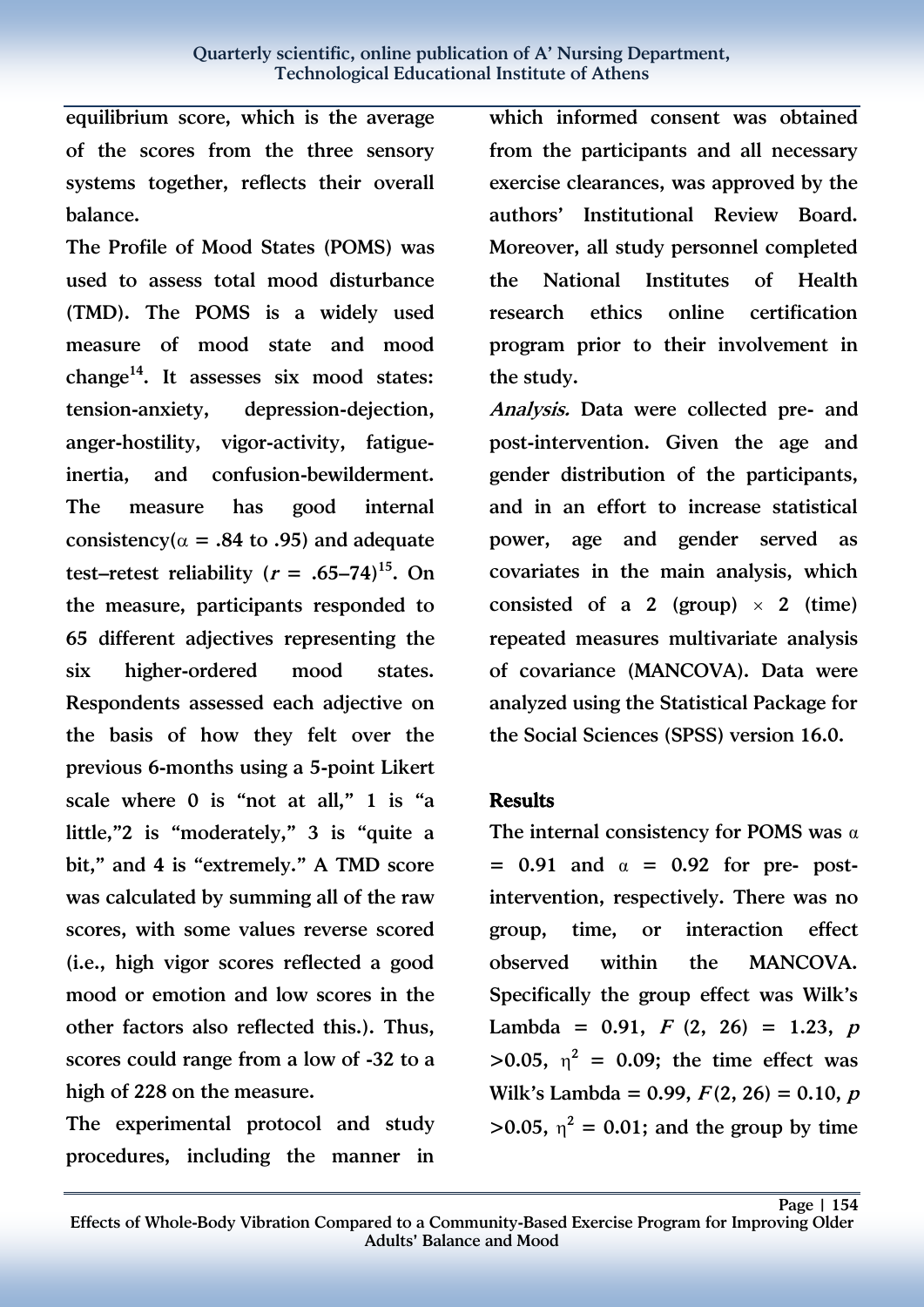## HEALTH SCIENCE JOURNAL®

interaction was Wilk's Lambda =  $0.86$ , F  $(2, 26) = 2.19, p > 0.05, \eta^2 = 0.14.$ 

Although none of the main or interaction effects were significant, the proportion of variance accounted for in the group by time interaction was 14%, which is moderate. The Delta values for the WBV and CBEP for balance were +2.00 and +5.31, respectively; and for mood +5.66 and -0.19, respectively.

#### **Discussion**

This study compared the effects of 6 months of WBV training to an existing CBEP on community-dwelling older adults' balance and mood. No significant differences between the two training protocols was found; however, 14% of the group by time interaction effect was accounted for, suggesting a moderate effect in favor of the CBEP group over the WBV group for balance and mood. The apriori hypotheses in which differential effects in the opposite direction were expected was not supported. Given the limited sample size and large standard deviations observed on the mood variable in particular, the statistical power in this study was low and, therefore, the results should be interpreted with caution.

In this study two exercise training protocols were compared, with the WBV protocol being the experimental protocol

Volume 6, Issue 1 (January – March 2012) and the CBEP being the standardized protocol. The WBV protocol was more of an individualized training program occurring 5 days per week, for 15 minutes per session (i.e., 75 minutes per week total). The CBEP was an existing community-based program that was group-based and it occurred 2 days per week for 50 minutes per session (i.e., 100 minutes per week total). Given the differences in type, frequency, and duration of training, it is difficult to attribute the findings of this study exclusively to the exercise training protocols being compared. Future studies should strive to equate these to a greater degree, though this may be difficult in real-world terms. That is, it may be cost prohibitive and contraindicated to use the vibration platform in an identical manner as the CBEP protocol. Specifically, there were only two WBV units available for use in this study, which necessitated that this phase of the intervention be delivered in more of an individualized format versus the group format of the CBEP. Group exercise classes allow people to exercise together, which may increase social support and social cohesion. In addition, instructor characteristics such as knowledge, skill, and leadership style, may also influence participant satisfaction and psychological response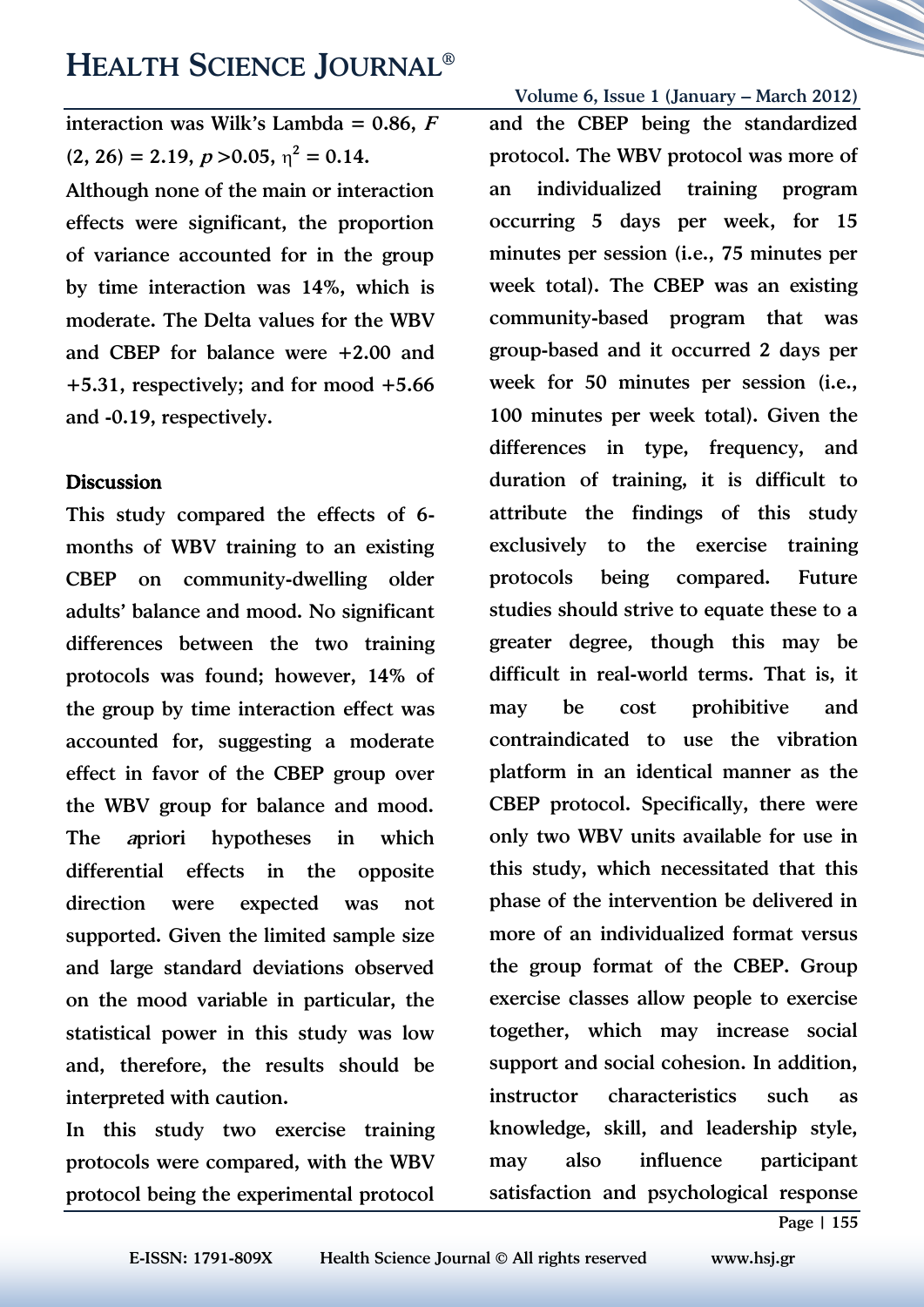to the intervention<sup>16</sup>. Lastly, it may be contraindicated to engage in WBV for durations longer than those employed in the present study. Such real-world challenges will need to be addressed in future research so as to improve the quality of science seeking to test the efficacy of WBV.

Although it is unclear precisely how WBV influences balance in comparison to CEPB, previous studies have reported the effects of WBV on performance among elders to be as effective, if not more so, than other types of intervention. For example, Bruyere and colleagues<sup>17</sup> compared the effect of WBV plus physical therapy  $(n=22)$  to physical therapy only  $(n=20)$  on balance and health-related quality of life among 44 elders living in a nursing home. Compared to the physical therapy only group, those receiving the six-week WBV intervention with physical therapy had a greater increase in their overall balance, as well as health-related quality of life. Another study showed that 24 weeks of WBV was as effective as resistance training on increasing knee strength among older women $18$ . In their review, Rehn and colleagues $19$  concluded that there is strong to moderate evidence that long-term WBV exercise can have positive effect on leg muscular

performance, including balance performance. The effect of short-term WBV remains inconclusive. Moreover, as more studies focus on the physical effects of WBV, few studies have examined the psychological effects of WBV. It is clear that regular exercise has positive psychological effect such as improving mood<sup>20</sup>. The positive psychological effects obtained from regular exercise also promote long-term physical activity participation. Hence, exploring the psychological effects of WBV is necessary, as it may influence long-term WBV participation.

In conclusion, our study addresses the short-term effect of WBV, differences between WBV and CBEP in conjunction with supplemental resistance training exercises, as well as the psychological effect of WBV. Notably, we did not observe any between or within group differences suggesting that 6-months of WBV, at least within our set of observations, was equally as effective as was the CBEP on community-dwelling older adults' balance and mood.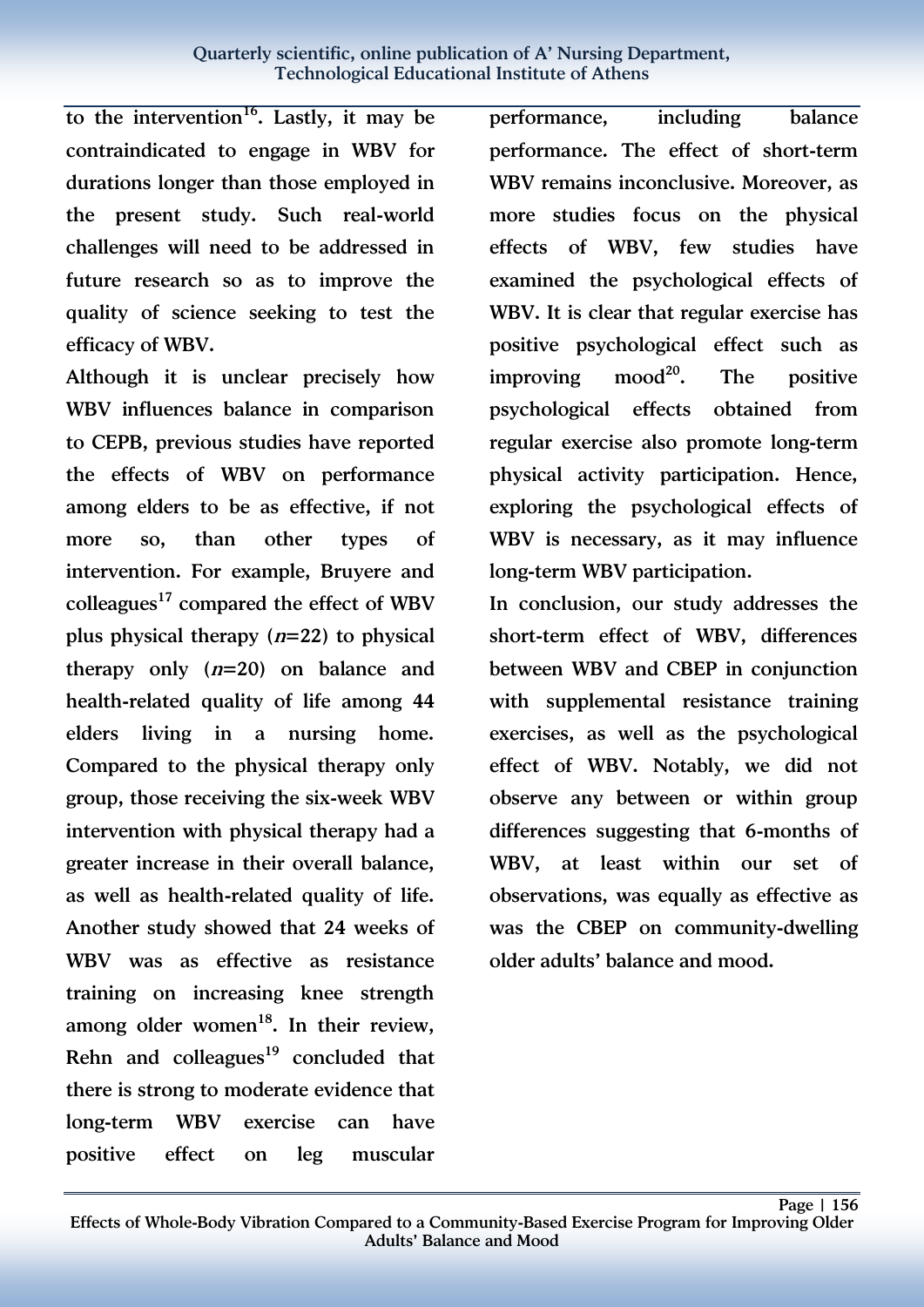# HEALTH SCIENCE JOURNAL®

#### Acknowledgment

This study was funded by a research grant awarded to G. F. Maddalozzo, Ph.D. from the John C. Erkkila, M.D. Endowment for Health and Human Performance, Good Samaritan Hospital Foundation, Corvallis, OR.

#### BIBLIOGRAPHY

- 1. Murphy SL. Deaths: final data for 1998. National Vital Statistics Reports. 2000;48(11):1–108.
- 2. Luukinen H, Koski K, Honkanen R, Kivelä SL. Incidence of injurycausing falls among older adults by place of residence: a populationbased study. Journal of the American Geriatrics Society. 1995;43(8):871- 876.
- 3. Moreland J, Richardson J, Chan DH, O'Neill J, Bellissimo A, Grum RM, et al. Evidence-based guidelines for the secondary prevention of falls in older adults. Gerontology. 2000;49(2):93– 116.
- 4. Feder G, Cryer C, Donovan S, Carter Y. Guidelines for the prevention of falls in people over 65. British Medical Journal. 2000;321(7267):1007-1011.
- 5. Barnett A, Smith B, Lord SR, Williams M, Baumand A. Community-based group exercise improves balance and reduces falls in

Volume 6, Issue 1 (January – March 2012) at-risk older people: a randomised controlled trial. Age and Ageing. 2003;32(4):407-414.

- 6. Orr R. Contribution of muscle weakness to postural instability in the elderly. A systematic review. European Journal of Physical and Rehabilitation Medicine. 2010;46(2):183-220.
- 7. Furness TP, Maschette WE, Lorenzen C, Naughton GA, Williams MD. Efficacy of a whole-body vibration intervention on functional performance of community-dwelling older adults. The Journal of Alternative and Complementary Medicine. 2010;16(7):795–797.
- 8. Hong J. Whole body vibration therapy for diabetic peripheral neuropathic pain: A case report. Health Science Journal. 2011;5(1):66-71.
- 9. Maddalozzo GF, Dodge N, Galver JW, Li F, Cardinal BJ. Effects of wholebody vibration on bone mineral density in post hip surgery patients. Medicine & Science in Sports & Exercise. 2009;41(5):140.
- 10. Rittweger J, Beller G, Felsenberg D. Acute physiological effects of exhaustive whole-body vibration exercise in man. Clinical Physiology. 2000;20(2):134–142.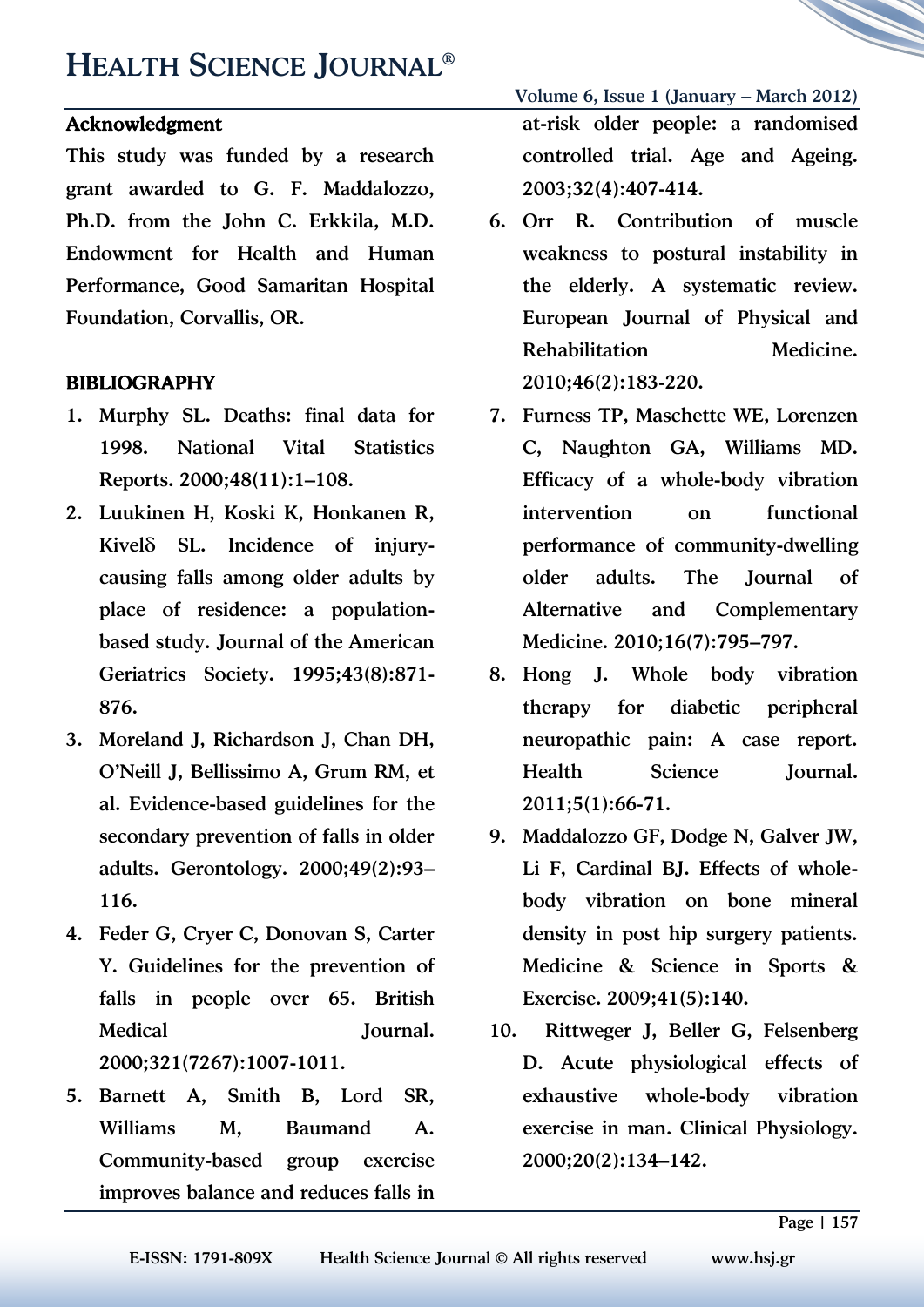- 11. Merriman H, Jackson K. The effects of whole-body vibration training in aging adults: a systematic review. Journal of Geriatric Physical Therapy. 2009;32(3):134.
- 12. Vissersa D, Verrijkenb A, Mertensc I, Van Gilsc C, Van de Sompelc A, Truijena S, et al. Effect of long-term whole body vibration training on visceral adipose tissue: A preliminary report. Obesity Facts. 2010;3(2):93– 100.
- 13. Miranda H, Viikari-Juntura E, Punnett L. Riihim\ $\delta$ ki H. Occupational loading, health behavior and sleep disturbance as predictors of low-back pain. Scandinavian Journal of Work, Environment & Health. 2008;34(6):411–419.
- 14. Berger BG, Motl RW. Exercise and mood: A selective review and synthesis of research employing the profile of mood states. Journal of Applied Sport Psychology. 2000;12(1):69–92.
- 15. McNair DM, Lorr M, Droppleman LF. POMS manual: Profile of mood states. San Diego, CA: Educational and Industrial Testing Service. 1992;
- 16. Leary MR, Kowalski RM. Impression management: A literature review and two-component model.

Psychological Bulletin. 1990;107(1):34-47.

- 17. Bruyere O, Wuidart MA, Palma ED, Gourlay M, Ethgen O, Richy F, Reginster JY. Controlled whole body vibration to decrease fall risk and improve health-related quality of life of nursing home residents. Archives of Physical Medicine and Rehabilitation. 2005;86(2):303-307.
- 18. Roelants M, Delecluse C, Verschueren SM. Whole-Body-Vibration training increases kneeextension strength and speed of movement in older women. Journal of the American Geriatrics Society. 2004;52(6):901-908.
- 19. Rehn B, Lidstrom J, Skoglund J, Lindstrom B. Effects on leg muscular performance from whole-body vibration exercise: a systematic review. Scandinavian Journal of Medicine & Science in Sports. 2007;17(1):2-11.
- 20. Penedo FJ, Dahn RB. Exercise and well-being: a review of mental and physical health benefits associated with physical activity. Current Opinion in Psychiatry. 2005;18(2):189-193.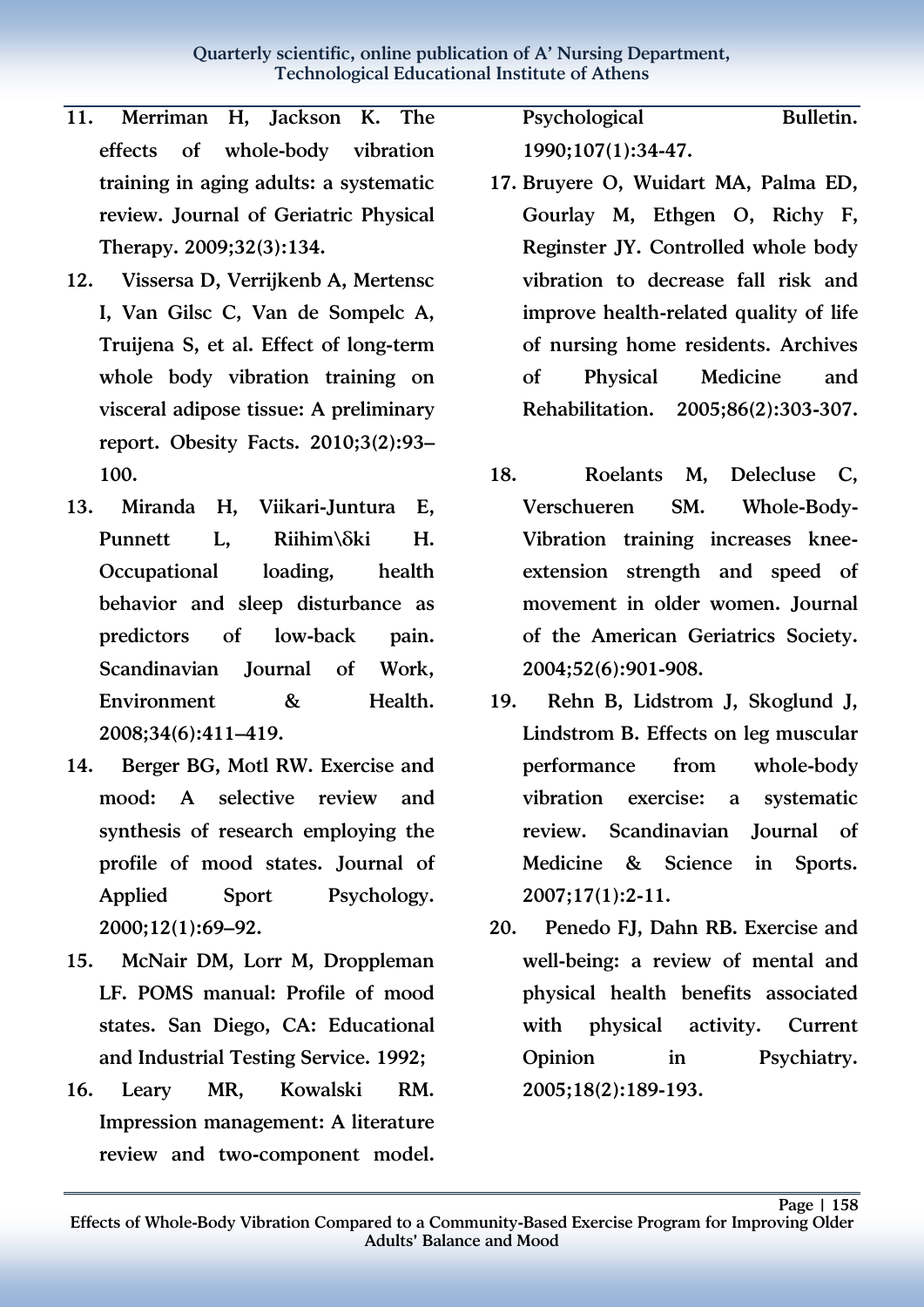### ANNEX

Table 1. Pre and post  $M \pm SD$  SOT and TMD scores for WBV and CBEP groups

|                       | WBV $(n=15)$      |                       | CBEP $(n=16)$    |                  |
|-----------------------|-------------------|-----------------------|------------------|------------------|
| Age                   | $76.13 \pm 8.76$  |                       | $74.69 \pm 8.09$ |                  |
| Gender<br>(men/women) | 2/13              |                       | 3/13             |                  |
|                       | Pre               | Post                  | Pre              | Post             |
| <b>SOT</b>            | $70.87 \pm 14.35$ | $72.87 \pm 13.4$<br>2 | $71.56 \pm 9.17$ | $76.88 \pm 7.79$ |
| <b>TMD</b>            | $-3.13 \pm 16.54$ | $2.53 \pm 24.68$      | $6.94 \pm 17.49$ | $6.75 \pm 21.88$ |



#### Figure 1. Changes in the sensory organization test (SOT; balance) from pre- to postintervention for the WBV and CBEP groups